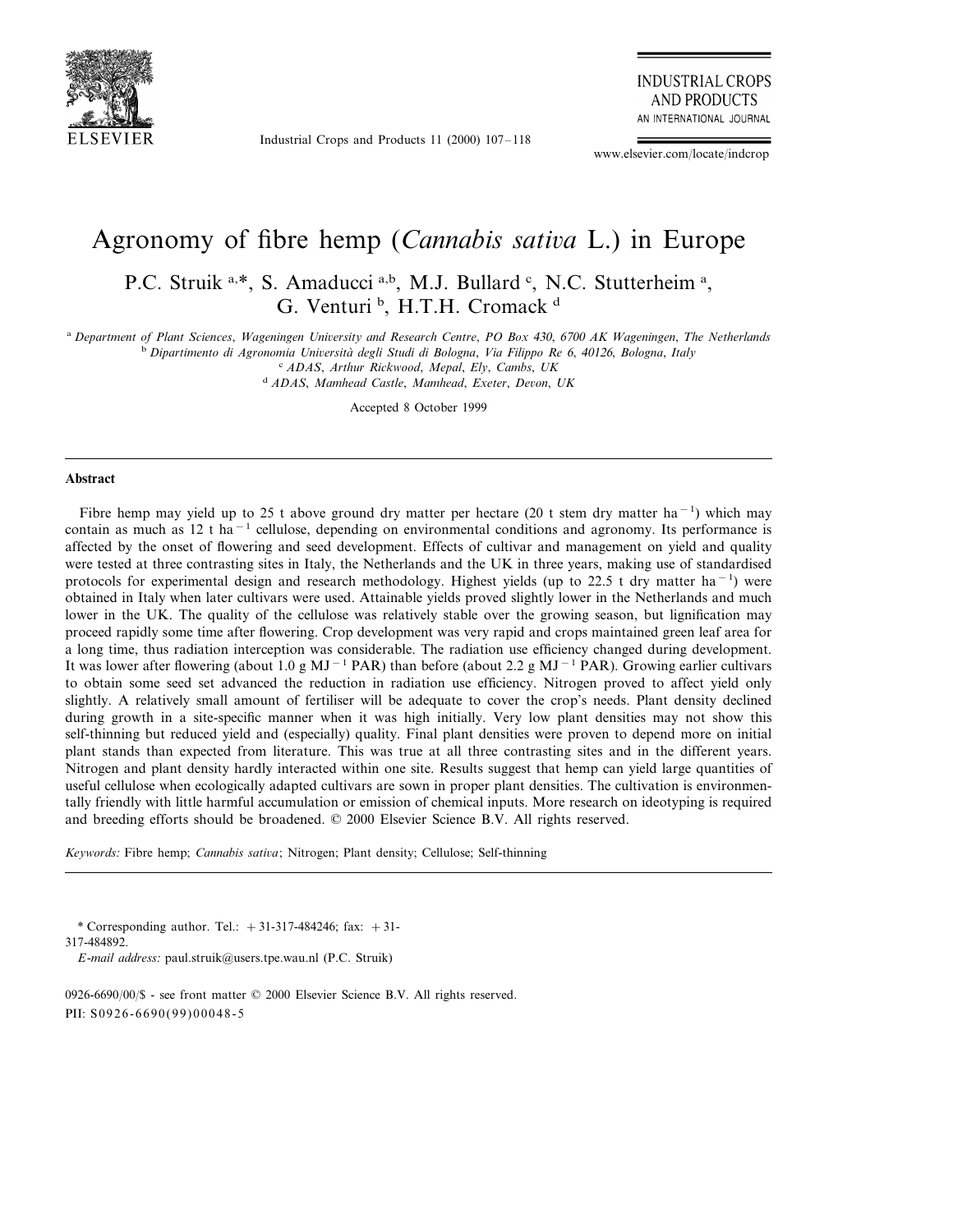# **1. Introduction**

Fibre hemp (*Cannabis sativa* L.) is grown for a multitude of end products derived from the cannabinoids, seed, fibre and wooden core. It may also be grown as a shelter crop. As a fibre crop, it is one of the oldest non-food crops world-wide (Schultes, 1970). In Europe, flax and hemp were the most important fibre crops from the 16th to the 18th century. In the 19th century the cultivation of hemp in Europe declined but recently interest has been renewed, for example in Germany, France, the Netherlands, the UK, Spain and Italy, but also elsewhere in the world.

This renewed interest is triggered by several developments. Firstly, agricultural overproduction of some commodities within the EU has stimulated the search for novel uses of land, and hemp has been rediscovered as an interesting 'new' crop with a large plasticity, which allows it to be grown under a wide variety of agro-ecological conditions. Moreover, it is very high yielding compared with many other crops (Van der Werf et al., 1996). Due to this plasticity it may contribute to the (economic, environmental, agronomic and social) sustainability of arable farming. Secondly, hemp is an attractive non-food crop, which produces a wide variety of renewable resources, in a way that is much more efficient than with other non-food crops. Thirdly, because it produces many components that may be useful to mankind, it is an excellent model crop for the development of multi-output systems through stepwise breakdown of biomass into several useful components. The latter characteristic puts it ahead of many other non-food crops, which usually produce only one type of raw material.

Hemp also has one major disadvantage: it is associated with use of illegal narcotics and it is impossible without detailed costly analysis to discriminate before seed set between fibre types and drug types in a hemp crop. Consequently, only cultivars which set seed in a given member state are permitted to be grown in the EU.

Growing hemp is not difficult: the crop requires little or no biocide, suppresses weeds efficiently and has limited demands with respect to fertiliser usage or crop rotation (Van der Werf, 1994). The

main problem might be crop establishment: hemp is very sensitive to poor soil structure and shortage or excess of water during early stages of growth (authors' personal experiences). The crop is high yielding, partly because it already shows full ground cover after a thermal time of about 400–450°C d (see e.g. Van der Werf, 1994; Van der Werf et al., 1995a), whereas a crop such as sugar beet requires 600–700°C d (see e.g. Smit and Struik, 1995).

Several physiological features, however, require special attention in breeding and crop management, because they are determinant for crop yield and quality. Firstly, hemp is a short day plant. This behaviour affects the crop production, because once the flowering starts the efficiency with which intercepted radiation is converted to dry matter drops rapidly (Van der Werf, 1994). It is therefore attractive to prolong the growing season by selecting later cultivars for higher latitudes (Van der Werf, 1994; Stutterheim et al., 1999). In southern Europe, genotypes should be selected with a longer critical photoperiod to profit optimally from the available growing season (S. Amaducci et al., unpublished data). The cultivars that are grown in Europe are usually of French origin, and have a critical photoperiod between 14 and 15.5 h. Their behaviour is therefore different in different eco-regions of Europe and they may not be able to make full use of the potential of the seasons all over Europe.

Secondly, there is a large degree of heterogeneity in the crop (Van der Werf et al., 1995b). This is partly caused by sexual dimorphism: the differences in rate of growth and development between male and female plants are large (Van der Werf and Van den Berg, 1995). The male plants tend to flower and senesce earlier. Also within the same sex, large plants are suppressing smaller ones and thus plant-to-plant variation can become considerable and may even result in self-thinning (Van der Werf et al., 1995c). Particularly in dense stands intra-specific competition generates a size hierarchy and thus increases variability (Van der Werf et al., 1995b). This variation may limit yields, may reduce the efficiency of resource use, and may result in variable quality.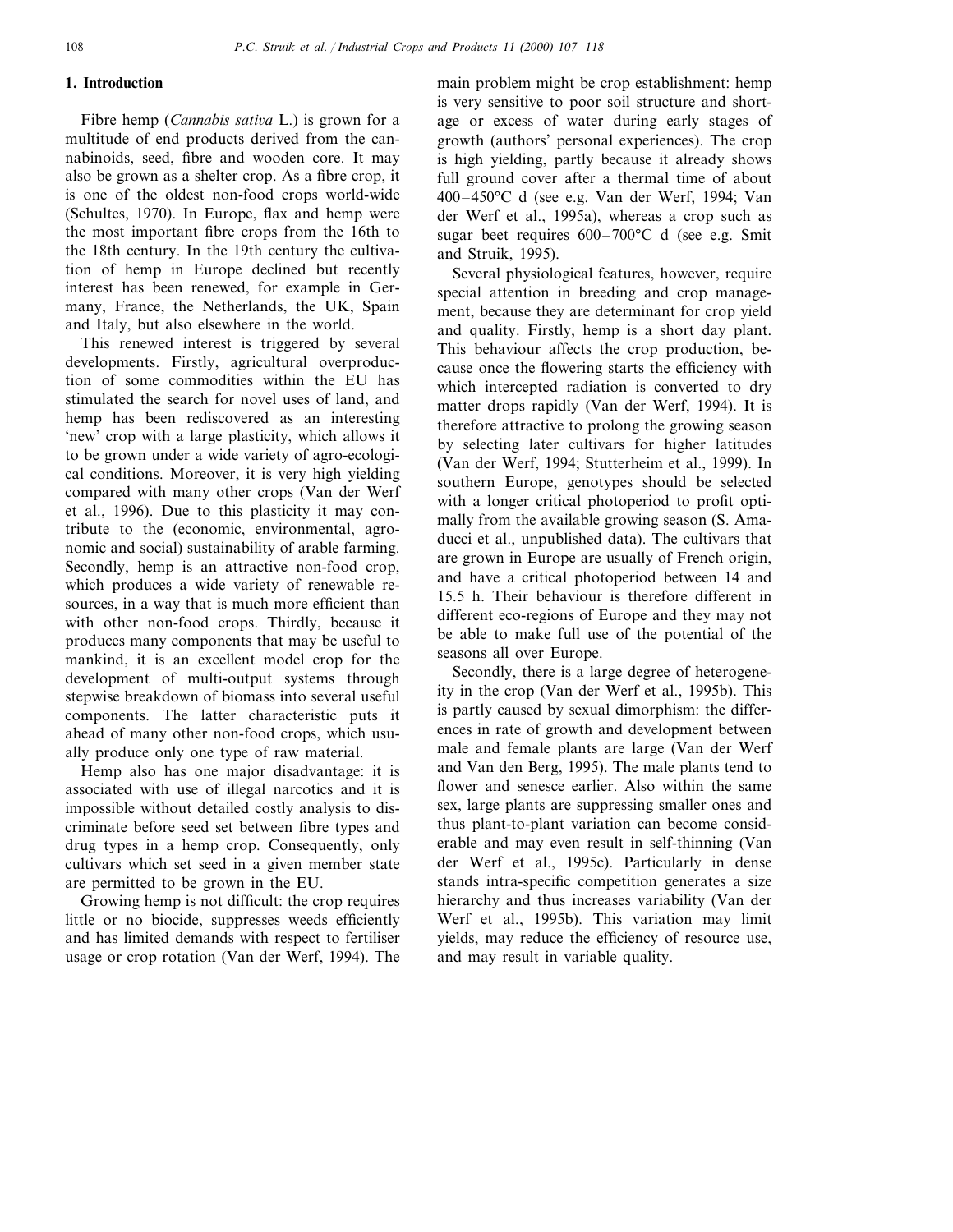Thirdly, growers should aim at a high cortical surface area compared to the crop volume because this will realise a high bark:core ratio. The fibre quality in the bark (mainly primary bast fibres and some secondary bast fibres) is much better than in the core (mainly high-lignin, libriform fibres) (Bedetti and Ciareli, 1976; Bosia, 1976). This can be realised by aiming at high densities (Van der Werf et al., 1995b). The bast fibre content of the stem increases with plant density (Jakobey, 1965). Moreover, a dense crop causes strong elongation of the primary bast, producing long low-lignin fibres (F. Engels, personal communication). This means that despite the self-thinning, large quantities of hemp seeds are sown to establish a very dense crop. Farmers thus have to cope with the difficulties caused by the fierce plant-to-plant competition.

Finally, the development of the individual internodes over time is important. Individual internodes produce increasing amounts of cellulose until the lumen of the cells is completely filled. There is an asynchrony in this event along the stem (F. Engels, personal communication), but for the crop as a whole there may be a clear (but difficult to assess) moment at which the cellulose yield is maximal and after which the main process that continues is the encrustation of lignin in the cell walls. Timing of the harvest in relation to environmental conditions may therefore be crucial.

These four aspects of growing hemp in Europe mean that the genotype  $\times$  environment  $\times$  crop management interaction is relevant and should be studied in more detail. This paper evaluates the yield formation and the effects of cultivar and crop management thereon for three years and three contrasting sites as recorded in field experiments based on the same protocol and methodology.

The objectives of this paper are:

- 1. to assess the range of effects of cultivar, nitrogen, plant density and harvest date on yield and quality of hemp grown for fibre;
- 2. to estimate attainable yield and quality of hemp under field conditions at different locations in Europe;
- 3. to identify production constraints in northern and southern Europe, and
- 4. to make suggestions for optimum crop management of fibre hemp in Europe.

# **2. Materials and methods**

The data discussed in this work were obtained from a series of fields trials carried out in the framework of the FAIR project Hemp for Europe — Manufacturing and Production systems, in 1996–1998. The experiments were performed at three different sites in England, Italy and The Netherlands, making use of standardised experimental designs and protocols for harvesting and parameter assessments. All seeds were purchased from the Fédération Nationale des Producteurs de Chanvre, Les Mans, France.

In 1996, at each site, three cultivars were compared over three nitrogen levels and over three plant populations in a four replicate split-plot design, with cultivar as the main plot factor. Cultivars were selected as representative of early, medium and late maturity genotypes, and were different for England and The Netherlands (Fédora 19, Félina 34, Futura 77 and in the Netherlands also Kompolti) and for Italy (Félina 34, Futura 77 and Carmagnola). Cultivars will be named Fédora, Félina, Futura, Kompolti and Carmagnola in Section 3 of this paper. Details on the response of these cultivars to photoperiod will be reported in a future paper by Stutterheim et al.

Three levels of available nitrogen were obtained by supplementing the natural reserves of the top 0.6 m soil layer at the onset of the growing season up to 100, 160, 220 kg N ha<sup>-1</sup>.

Three target plant populations (30, 90, 270 plants m<sup>−</sup><sup>2</sup> ) were obtained sowing different amounts of seed and thinning the crop after emergence when expected plant stands exceeded target densities.

In 1997, two experiments were carried out at each location. The first one was laid out as a single factor randomised complete block design with three target plant stands (45, 90, 180 plants m−<sup>2</sup> ), whilst in the second two cultivars were compared over three levels of available nitrogen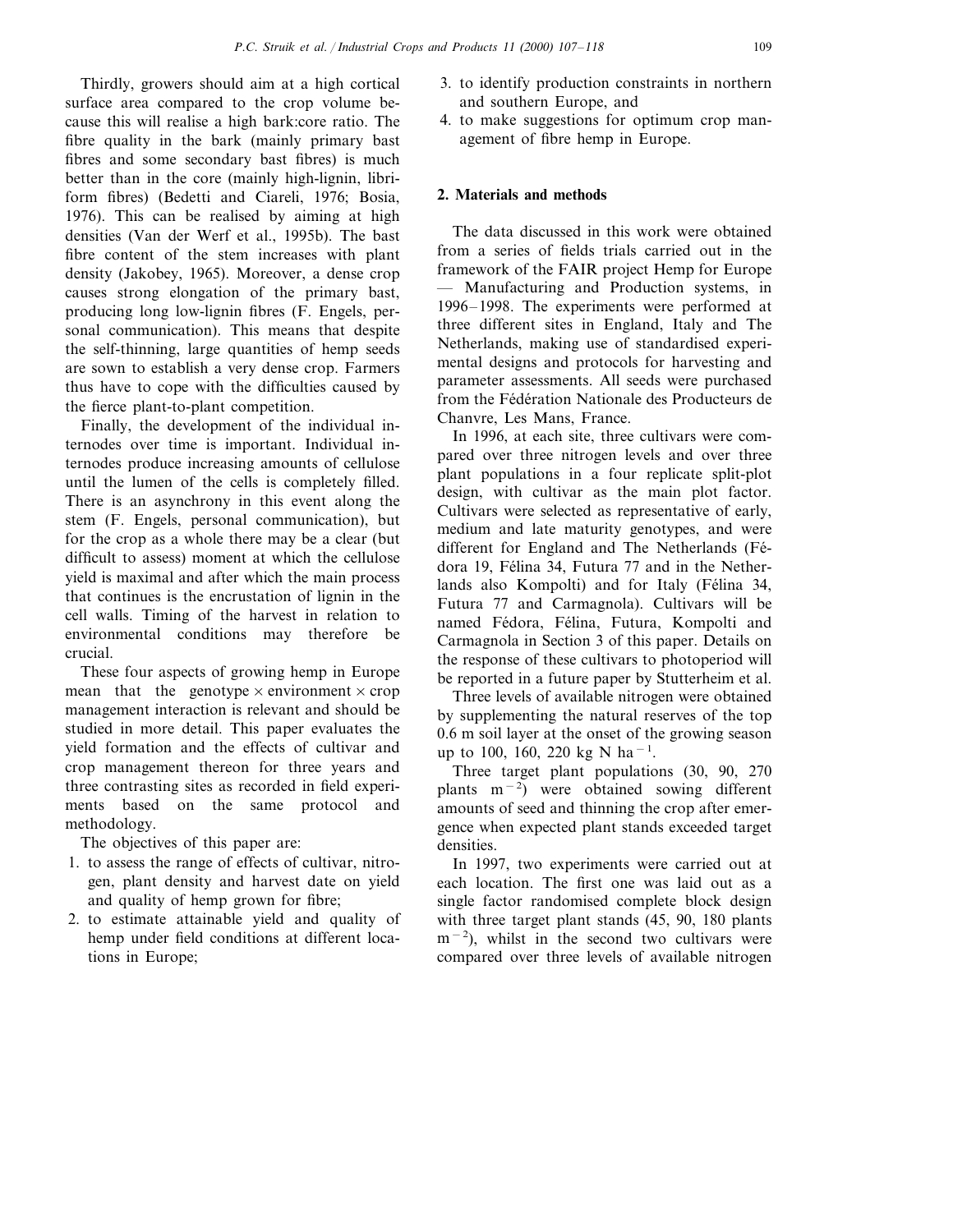(soil available N plus fertiliser N: 100, 160, 220 kg ha−<sup>1</sup> ). At all sites, Futura 77 was used in both experiments, while the second cultivar in the nitrogen experiment was Félina 34 in England and Kompolti in Italy and The Netherlands.

In 1998, the same experiments carried out in 1997 were repeated in England. In Italy and The Netherlands, only the density trial, comparing Futura 77 over three densities (45, 90, 180 plant m−<sup>2</sup> ) was performed.

Every year and for each experiment, six periodical samplings were carried out in all plots. At each sampling time, all plants growing in an area of 1 m<sup>2</sup> (2 m<sup>2</sup> in the last couple of samplings) were cut above soil level, except 12 plants, which were up-rooted.

Fresh biomass of the sampled area was determined and the number of plants was counted.

For the 12 plants-sample, the following parameters were assessed: fresh and dry weight of leaves, stem, roots and inflorescence, when present; Leaf Area Index (using a LI-COR 3100); number of plants in bloom (distinguishing males from females and monoecious plants when possible); number of nodes per stem, plant height and root length.

Daily standard meteorological data were recorded at each site. Light interception was measured on a weekly basis till canopy closure and then simultaneously with each harvest.

Table 1 summarises some experimental details.

Sub-samples of harvested stem dry matter were analysed for cell-wall constituents (cellulose, hemi-cellulose and lignin) according to the methods described by Van Soest et al. (1966).

In this paper we only report on the following experiments: Italy: 1996, 1997 and 1998, The Netherlands: 1996 and 1997; UK: 1996 and 1998.

## **3. Results and discussion**

In all year  $\times$  site combinations, the later or latest cultivar yielded similar or higher amounts of above-ground dry matter and stem dry matter than the earlier (or earliest) one, both in the nitrogen treatments (Table 2) and in the plant density treatments (Table 3). This effect was

hardly associated with a consistent improvement of leaf-area duration (and thus a higher accumulated radiation interception), but mainly due to the effect of cultivar on date of flowering (data not shown). A later cultivar flowered later and therefore postponed its reduction in radiation use efficiency associated with the reproductive phase (Table 4). This result shows that it is attractive to grow later cultivars, and that the EU policy to require a certain proportion of seed set in fibre hemp may reduce yields considerably.

Typically, the cellulose content in the stem dry matter of a harvestable crop was 60–65%, with a slight increase during maturation. This increase over time, however, was associated with an increase of the lignin content as well (Fig. 1a). Cellulose yields increased until the end of the growing season (Fig. 1b), but the quality might have been slightly lower at the end, because of advanced encrustation with lignin.

The cultivar Futura was grown at all sites in all years reported. Its yields in the best agronomic treatment were 13.7 t ha<sup> $-1$ </sup> in the UK in both years, varied from 17.6 to 20.4 t ha<sup>-1</sup> in the Netherlands, and from 15.1 to 22.5 t ha<sup>-1</sup> in Italy. These maximum yields were attained in very different combinations of agronomic treatments. When we compare these ranges with the highest yields obtained for each site, it is likely that in northern Europe Futura has attainable yields similar to Félina, but in Italy later cultivars such as Carmagnola may out-yield Futura under conditions favouring hemp growth. This was for example the case in 1996. Moreover, Futura may have higher potential yield in Italy than in Northern Europe, due to the earlier sowing date and the higher light intensity. Attainable yields varied among years: they were about  $15-22.5$  t ha<sup>-1</sup> above ground dry matter (7.5–12 t cellulose ha<sup>−</sup><sup>1</sup> ) in Italy, 17.5–19.5 t ha<sup>−</sup><sup>1</sup> (9–10 t cellulose ha<sup>−</sup><sup>1</sup> ) in the Netherlands, and 9–10 (5–6 t cellulose ha−<sup>1</sup> ) in the UK.

Interactions between factors were generally absent and therefore we will only discuss the main effects of nitrogen and plant density.

The soil in Italy was very rich in nitrogen; therefore the response to nitrogen was limited (Table 2). Only when no N fertilisation (soil avail-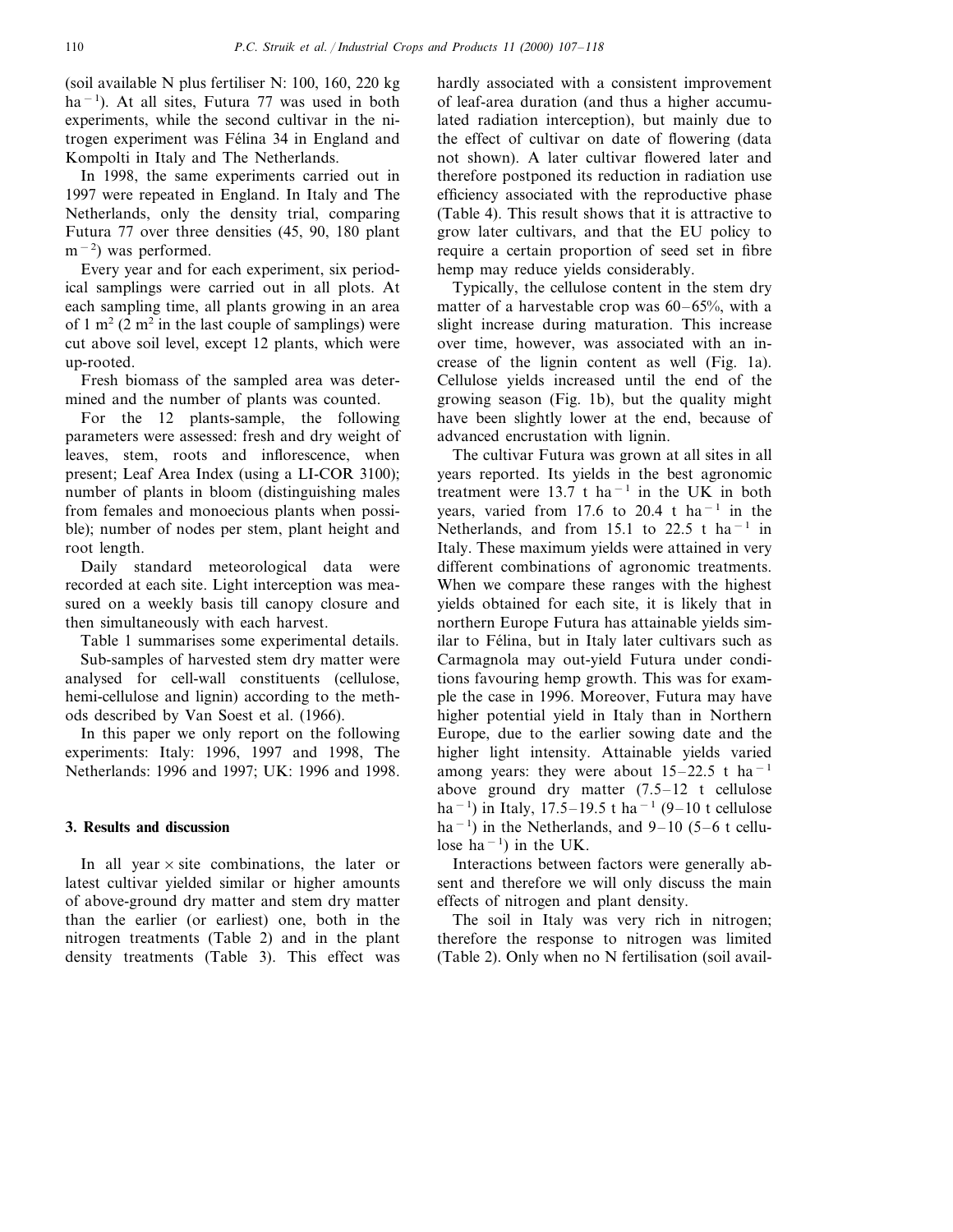# Table 1

Dates of sowing and harvest, thermal time (growing degree–days; GDD) and rainfall from sowing (S) to harvest (H) for the three locations and the three years of the described experiments

|           | 1996                       |             |                                 | 1997     |             |                                    | 1998        |                                 |                             |  |
|-----------|----------------------------|-------------|---------------------------------|----------|-------------|------------------------------------|-------------|---------------------------------|-----------------------------|--|
|           | Italy                      | Netherlands | United<br>Kingdom               | Italy    | Netherlands | United<br>Kingdom                  | Italy       | Netherlands                     | United<br>Kingdom           |  |
| Sowing    | $9-27$ April <sup>a</sup>  | 7 May       | 7 May                           | 28 March | 24 April    | 10 April                           | 2 April     | 22 May                          | 8 May                       |  |
| Harvest   | 2 September                | 3 October   | 5 September                     | 3 August | 8 September | $8 - 14$<br>September <sup>b</sup> | 3 September | $\qquad \qquad -$               | $31-26$ August <sup>b</sup> |  |
| GDD S-H   | $2660 - 2923$ <sup>a</sup> | 2126        | $\overline{\phantom{a}}$        | 2459     | 2224        | $1943 - 2048$ <sup>b</sup>         | 3328        | $\overline{\phantom{m}}$        | $1653 - 1584^b$             |  |
| Rain (mm) | $222 - 257$ <sup>a</sup>   | 220         | $\hspace{0.1mm}-\hspace{0.1mm}$ | 240      | 294         | $478 - 484$ <sup>b</sup>           | 212         | $\hspace{0.1mm}-\hspace{0.1mm}$ | 311                         |  |

<sup>a</sup> First data refer to Carmagnola, the second to Félina and Futura.<br><sup>b</sup> First data refer to the nitrogen experiment, the second to the density experiment.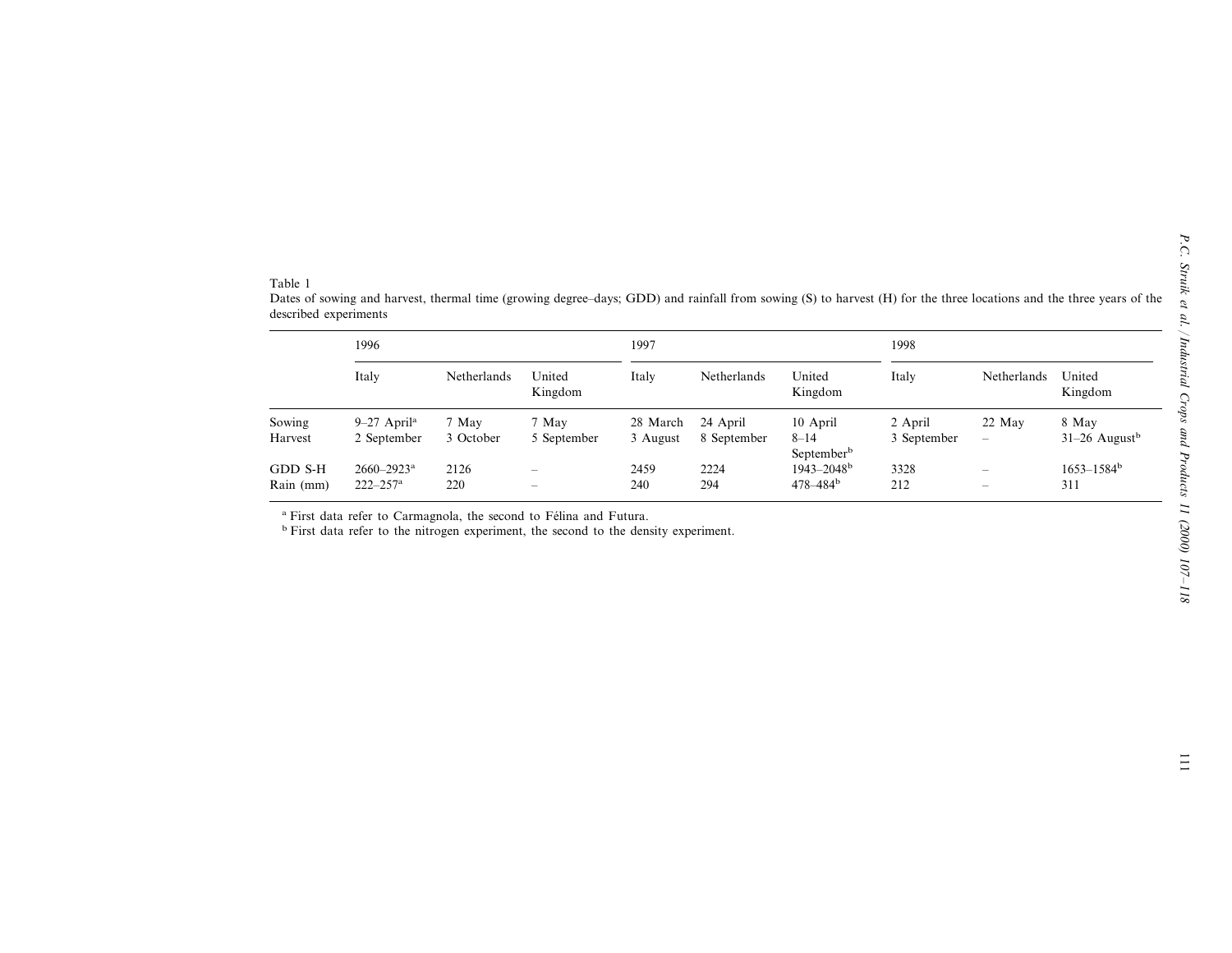|          | 1996                                          |                   |                   |                            |                   |                  |                            |                   |                  | 1997             |                     |                   |                     | 1998              |                     |         |
|----------|-----------------------------------------------|-------------------|-------------------|----------------------------|-------------------|------------------|----------------------------|-------------------|------------------|------------------|---------------------|-------------------|---------------------|-------------------|---------------------|---------|
| Nitrogen | I <sub>p</sub>                                |                   |                   | $\mathrm{NL}^{\mathrm{b}}$ |                   |                  | $\mathrm{UK}^{\mathrm{b}}$ |                   |                  | I <sub>p</sub>   |                     | $NL^b$            |                     | UKb               |                     |         |
|          | Carm <sup>c</sup>                             | Fel. <sup>c</sup> | Fut. <sup>c</sup> | Fed. <sup>c</sup>          | Fel. <sup>c</sup> | Fut <sup>c</sup> | Fed. <sup>c</sup>          | Fel. <sup>c</sup> | Fut <sup>c</sup> | Fut <sup>c</sup> | $Komo$ <sup>c</sup> | Fut. <sup>c</sup> | $Komo$ <sup>c</sup> | Fel. <sup>c</sup> | $Fut.$ <sup>c</sup> | Average |
|          | Above ground dry matter (t ha <sup>-1</sup> ) |                   |                   |                            |                   |                  |                            |                   |                  |                  |                     |                   |                     |                   |                     |         |
| 100      | 20.9                                          | 13.7              | 20.4              | 11.5                       | 13.0              | 13.4             | 5.6                        | 9.7               | 9.1              | 12.6             | 11.6                | 14.8              | 15.1                | 11.0              | 10.2                | 13.1    |
| 160      | 16.7                                          | 15.0              | 15.4              | 14.0                       | 15.2              | 12.9             | 10.6                       | 9.5               | 10.8             | 14.2             | 13.6                | 17.6              | 12.9                | 12.2              | 13.7                | 13.8    |
| 220      | 17.8                                          | 14.8              | 17.7              | 15.1                       | 16.1              | 19.5             | 15.3                       | 10.7              | 11.9             | 15.1             | 14.5                | 16.5              | 16.7                | 12.1              | 13.5                | 15.4    |
| Average  | 18.4                                          | 14.5              | 17.8              | 13.5                       | 14.7              | 15.3             | 10.5                       | 10.0              | 10.8             | 13.9             | 13.2                | 16.3              | 14.9                | 11.8              | 12.5                | 14.1    |
|          | Stem dry matter (t $ha^{-1}$ )                |                   |                   |                            |                   |                  |                            |                   |                  |                  |                     |                   |                     |                   |                     |         |
| 100      | 16.3                                          | 8.3               | 13.7              | 9.2                        | 10.9              | 11.1             | 3.6                        | 6.8               | 6.6              | 10.6             | 10.6                | 12.1              | 13.5                | 7.9               | 8.0                 | 10.2    |
| 160      | 13.0                                          | 9.7               | 11.0              | 11.0                       | 12.2              | 10.4             | 7.1                        | 6.5               | 8.2              | 12.2             | 12.3                | 14.5              | 11.6                | 8.9               | 11.1                | 10.8    |
| 220      | 14.4                                          | 9.5               | 13.0              | 11.4                       | 13.2              | 16.1             | 10.6                       | 6.8               | 8.8              | 12.3             | 12.7                | 13.8              | 15.1                | 9.0               | 10.7                | 12.1    |
| Average  | 14.6                                          | 9.2               | 12.6              | 10.5                       | 12.1              | 12.5             | 7.1                        | 6.7               | 8.0              | 11.7             | 11.9                | 13.4              | 13.4                | 8.6               | 9.9                 | 11.0    |
|          | Plant density (plants $m^{-2}$ )              |                   |                   |                            |                   |                  |                            |                   |                  |                  |                     |                   |                     |                   |                     |         |
| 100      | 70                                            | 74                | 74                | 53                         | 75                | 62               | 85                         | 99                | 107              | 86               | 91                  | 79                | 66                  | 75                | 85                  | 77      |
| 160      | 70                                            | 77                | 75                | 63                         | 62                | 55               | 75                         | 82                | 65               | 78               | 78                  | 79                | 65                  | 86                | 83                  | 72      |
| 220      | 61                                            | 79                | 76                | 46                         | 65                | 56               | 82                         | 59                | 66               | 81               | 75                  | 77                | 61                  | 79                | 87                  | 69      |
| Average  | 67                                            | 76                | 75                | 54                         | 68                | 58               | 81                         | 80                | 76               | 82               | 81                  | 78                | 64                  | 80                | 85                  | 73      |

1997: No statistically significant differences, except for the cultivar effect on plant density. UK 1996: Cultivar effects not significant, but nitrogen effects significant for both yield parameters and final plant density. UK 1998: Cultivar effect significant for stem dry matter yield only. Nitrogen effects (highly) significant for both yield parameters. No N effects on final plant density.

<sup>b</sup> Sites: I, Italy; NL, The Netherlands; UK, United Kingdom.

<sup>c</sup> Cultivars: Carm., Carmagnola; Fed., Fédora; Fel., Félina; Fut., Futura; Komp., Kompolti.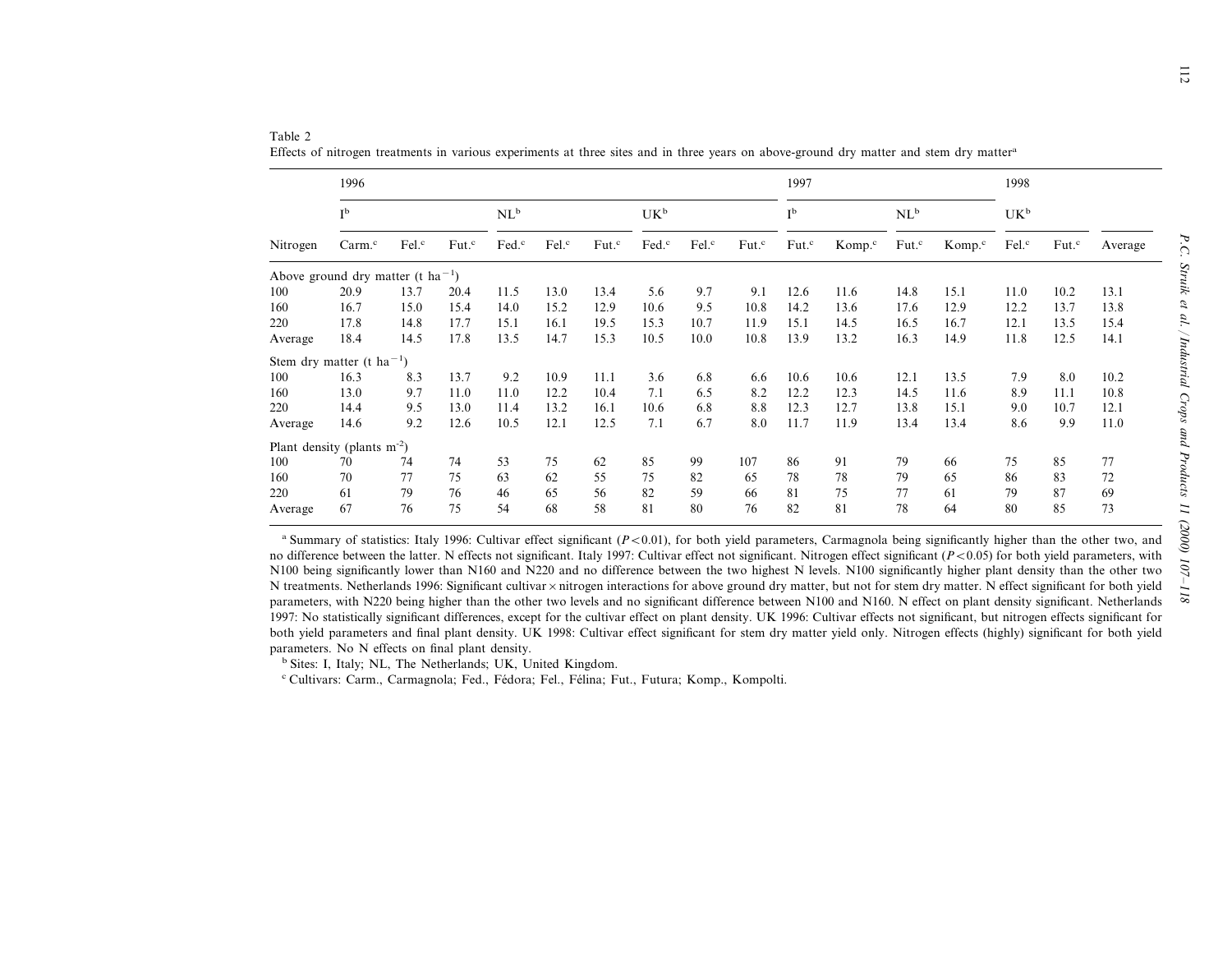able N ranging from  $40-100$  kg N ha<sup>-1</sup>) was applied, a small yield effect was observed compared to the other treatments in 1997. In Northern Europe, the response to nitrogen was stronger, also due to the relatively wet summers experienced by the crops. In the UK, crops reliant

Table 3

Effect of plant density treatments in various experiments at three sites and in three years on above-ground dry matter and stem dry matter<sup>a</sup>

|                                               | 1996             |                   |                   |                   |                   |                   |                   |                   |                   |                     |                   | 1998           |                     |         |
|-----------------------------------------------|------------------|-------------------|-------------------|-------------------|-------------------|-------------------|-------------------|-------------------|-------------------|---------------------|-------------------|----------------|---------------------|---------|
| Density                                       | I <sub>p</sub>   |                   |                   | $NL^b$            |                   |                   | UK <sup>b</sup>   |                   |                   | I <sub>p</sub>      | $NL^b$            | I <sub>p</sub> | $U K^b$             |         |
|                                               | Car <sup>c</sup> | Fel. <sup>c</sup> | Fut. <sup>c</sup> | Fed. <sup>c</sup> | Fel. <sup>c</sup> | Fut. <sup>c</sup> | Fed. <sup>c</sup> | Fel. <sup>c</sup> | Fut. <sup>c</sup> | $Put.$ <sup>c</sup> | Fut. <sup>c</sup> | Put. c         | $Fut.$ <sup>c</sup> | Average |
| Above Ground Dry Matter (t ha <sup>-1</sup> ) |                  |                   |                   |                   |                   |                   |                   |                   |                   |                     |                   |                |                     |         |
| 30                                            | 13.9             | 10.4              | 14.2              | 14.5              | 13.9              | 15.2              | 10.2              | 9.2               | 9.7               |                     |                   |                |                     | 12.7    |
| 45                                            |                  |                   |                   |                   |                   |                   |                   |                   |                   | 14.2                | 17.6              | 22.5           | 11.5                | 16.4    |
| 90                                            | 16.7             | 15.0              | 15.4              | 14.0              | 15.2              | 12.9              | 10.6              | 9.5               | 10.8              | 14.3                | 20.4              | 20.9           | 12.8                | 14.7    |
| 180                                           |                  |                   |                   |                   |                   |                   |                   |                   |                   | 13.2                | 15.9              | 21.7           | 13.1                | 16.0    |
| 270                                           | 20.1             | 15.9              | 17.5              | 12.7              | 14.6              | 13.8              | 12.3              | 17.1              | 13.7              |                     |                   |                | 13.0                | 15.0    |
| Average                                       | 17.5             | 14.4              | 16.0              | 13.7              | 14.5              | 14.0              | 11.0              | 11.9              | 11.4              | 13.9                | 18.0              | 21.7           | 12.6                | 14.7    |
| Stem Dry Matter (t ha <sup>-1</sup> )         |                  |                   |                   |                   |                   |                   |                   |                   |                   |                     |                   |                |                     |         |
| 30                                            | 9.9              | 6.6               | 9.3               | 11.1              | 11.4              | 12.9              | 6.8               | 5.8               | 6.8               |                     |                   |                |                     | 9.5     |
| 45                                            |                  |                   |                   |                   |                   |                   |                   |                   |                   | 12.0                | 14.2              | 18.5           | 9.2                 | 13.5    |
| 90                                            | 13.0             | 9.7               | 11.0              | 11.0              | 12.2              | 10.4              | 7.1               | 6.5               | 8.2               | 11.9                | 16.9              | 17.6           | 10.4                | 11.4    |
| 180                                           |                  |                   |                   |                   |                   |                   |                   |                   |                   | 10.6                | 13.3              | 17.9           | 11.0                | 13.2    |
| 270                                           | 15.4             | 9.7               | 12.1              | 10.1              | 12.0              | 12.0              | 8.9               | 10.8              | 10.5              |                     |                   |                | 11.1                | 11.4    |
| Average                                       | 13.4             | 9.1               | 11.1              | 10.7              | 11.9              | 11.8              | 7.6               | 7.7               | 8.5               | 11.5                | 14.8              | 18.0           | 10.4                | 11.5    |
| Plant density (plants $m^{-2}$ )              |                  |                   |                   |                   |                   |                   |                   |                   |                   |                     |                   |                |                     |         |
| 30                                            | 15               | 15                | 16                | 31                | 32                | 27                | 33                | 32                | 27                |                     |                   |                |                     | 27      |
| 45                                            |                  |                   |                   |                   |                   |                   |                   |                   |                   | 46                  | 47                | 41             | 39                  | 43      |
| 90                                            | 70               | 77                | 75                | 63                | 62                | 55                | 75                | 82                | 65                | 80                  | 86                | 77             | 76                  | 72      |
| 180                                           |                  |                   |                   |                   |                   |                   |                   |                   |                   | 144                 | 122               | 143            | 130                 | 134     |
| 270                                           | 145              | 160               | 151               | 108               | 123               | 102               | 237               | 342               | 233               |                     |                   |                | 142                 | 162     |
| Average                                       | 89               | 97                | 93                | 67                | 72                | 62                | 115               | 152               | 108               | 90                  | 85                | 87             | 97                  | 90      |

<sup>a</sup> Summary of statistics: In all site  $\times$  year combinations: density effects on final plant number highly significant. Italy 1996: Cultivar effect see Table 2; density effect significant  $(P<0.01)$  for above ground and stem dry matter yield, with the lowest density (actually only 15 plants m−<sup>2</sup> ) less productive than the other densities (which did not differ significantly). Italy 1997 or 1998: Cultivar or density effects on yield parameters not significant. Netherlands 1996: No effects of density on yield parameters. Netherlands 1997: Cultivar effect see Table 2; No effects of density on yield parameters. UK 1996: No significant effects. UK 1998: Plant density only affected stem dry matter yield (with the lowest density yielding less than the other densities).

<sup>b</sup> Sites: I, Italy; NL, The Netherlands; UK, United Kingdom.

<sup>c</sup> Cultivars: Carm., Carmagnola; Fed., Fédora; Fel., Félina; Fut., Futura.

#### Table 4

Selected information on radiation interception and radiation use efficiency

|                                                             | Italy 1997 | The Netherlands 1996 | Van der Werf (1994) |
|-------------------------------------------------------------|------------|----------------------|---------------------|
| Radiation interception (MJ m <sup><math>-2</math></sup> )   | 784        | 855                  | 1050                |
| Radiation use efficiency (g $MJ^{-1}$ )<br>Before flowering | 2.26       | 2.16                 | 2.2                 |
| After flowering                                             | 0.95       | 1.09                 | 1.1                 |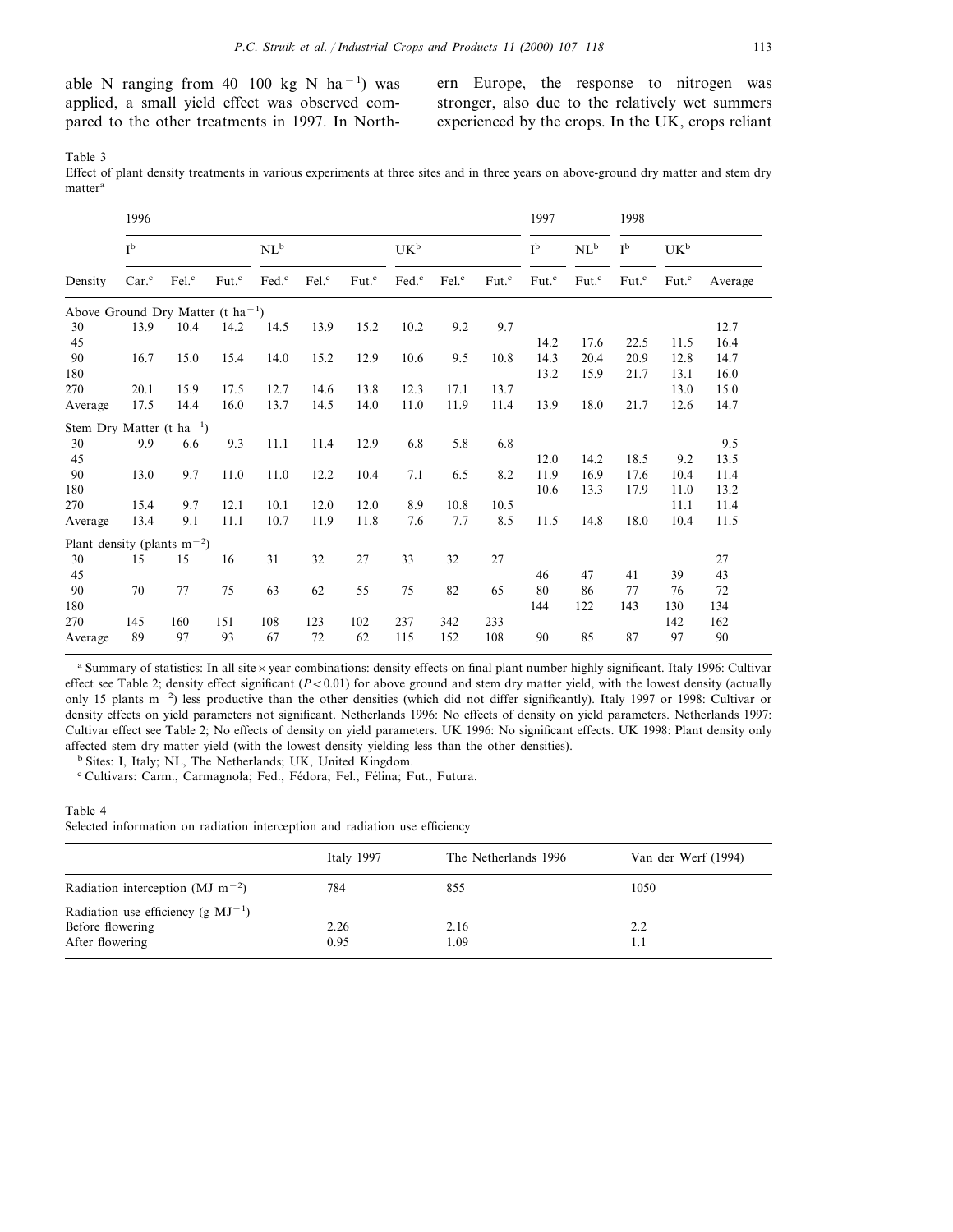

Fig. 1. Development over time (days after sowing) of (a) cellulose and lignin contents and (b) cellulose yields in the 1997 hemp crop of the Netherlands (Cvs Futura and Kompolti, 90 plants m<sup>-2</sup> and 160 kg available N ha<sup>-1</sup>).

on soil available N produced shorter plants and smaller crop canopies, intercepted less radiation, had lower RUEs and consequently yielded less dry matter and fibre. Nevertheless nitrogen had only a small effect on the phenological behaviour of the crop. Moreover, the effects on cellulose content were negligible (data not shown). Averaged over NL and UK, the two years and the cultivars tested, there was a gradual increase (N100: 9.0, N160: 10.2, N220: 11.6 t stem dry matter ha<sup>−</sup><sup>1</sup> ) in useable yield with an increase in N supply. Extra nitrogen slightly increased the competition among crop plants and therefore enhanced self-thinning: averaged over all agro-ecological situations the number of remaining plants at final harvest declined with an increase in N supply (Table 2). However, there was a significant genotype  $\times$  year  $\times$  environment interaction for this phenomenon. The combination of the overall effects of nitrogen on crop yield and final plant number resulted in a considerable increase of the weight per stem with an increase in N supply (data not shown).

In general the effects of plant density on aboveground and stem dry matter yield were small and statistically not significant (Table 3). Only with extremely high plant densities (if lodging and disease infections could be prevented in the densest stands) or densities well below the lowest target density some effect could be observed. However, initial plant density is a crucial husbandry tool for obtaining a proper quality (Van der Werf et al., 1995b). Crops with an initial plant density of 30–90 plants m<sup>−</sup><sup>2</sup> generally maintained this density throughout the growing season at all sites (Fig. 2). Crops of 180 or 270 plants  $m^{-2}$  showed self-thinning, but the severity was variable: final plant densities for these dense crop varied between 110 and 180 plants m<sup>−</sup><sup>2</sup> , but were in all cases significantly higher than the final plant density of the lower two plant densities. This is in contrast with findings of (for example) Meijer et al. (1995) who showed that final plant density was about the same irrespective of initial plant density as long as the latter was between 30 and 200 plants  $m^{-2}$ . There was a consistent trend that denser crops grew shorter (Fig. 3). Largest effects of density on plant height were observed in the Netherlands. Detailed crop measurements over a wide range of plant densities in Italy showed that denser crops produced plants, which were lower in dry mass (Fig. 4a), shorter (Fig. 4b) and thinner (Fig. 4c) and therefore had a lower cortical surface (Fig. 4d), and a much larger ratio between surface and volume (Fig. 4e) and surface density (i.e. the cortical surface per unit land area; Fig. 4f). These effects cause a significant positive effect of plant density on the yield of high quality fibres, since the best quality fibres are obtained when the ratio between cortical surface and volume is high (see Section 1).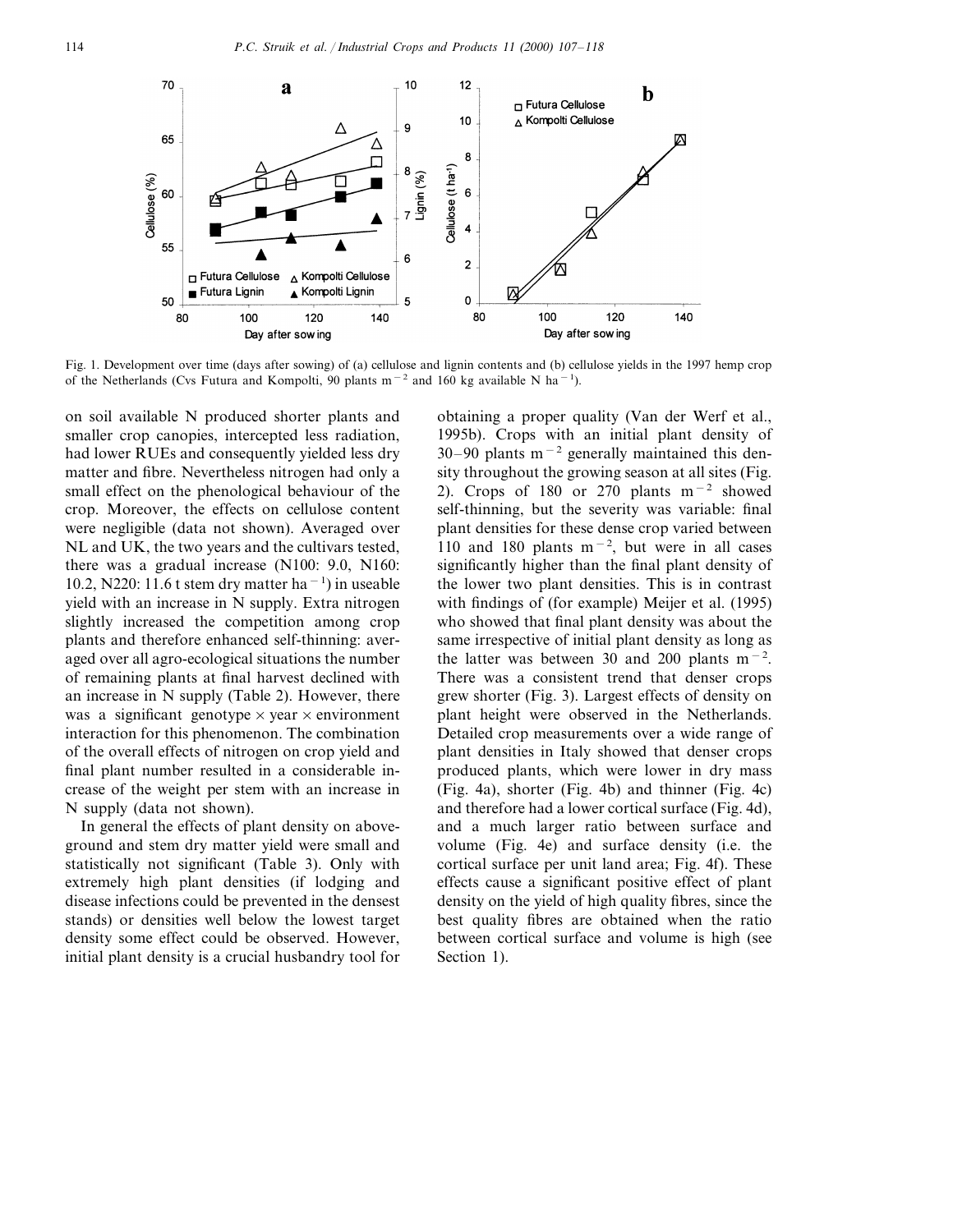structure. Especially in a very wet or very dry year, such effects become visible. Actually, the 1998 crop in the Netherlands completely failed because seedlings did not survive the extreme rains.



Fig. 2. Development over accumulated temperature sum (thermal time) of plant density starting from different initial stands for the three years at two sites for each year.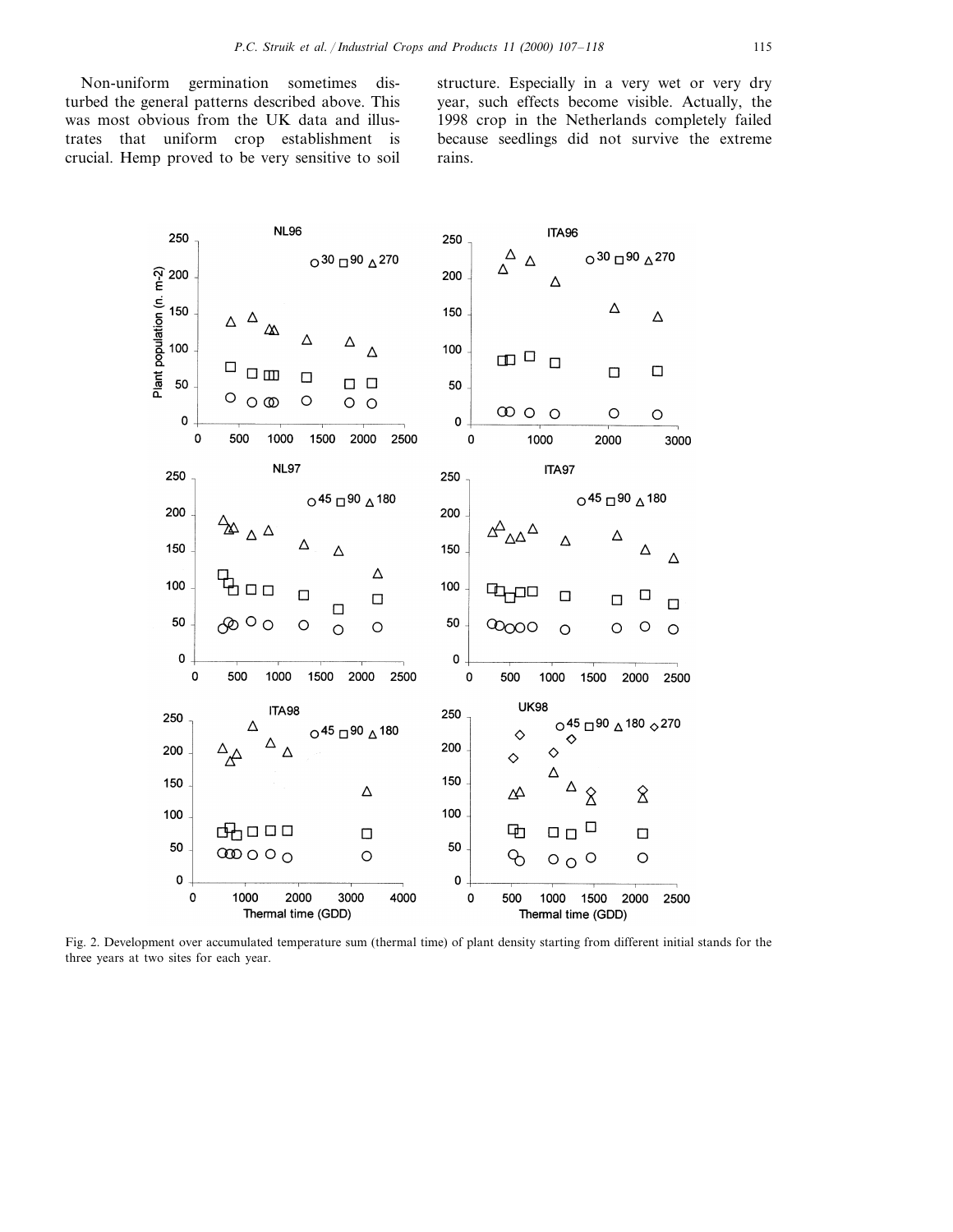

Fig. 3. Effect of plant density on the course of plant height over accumulated temperature sum for the three years at two sites for each year.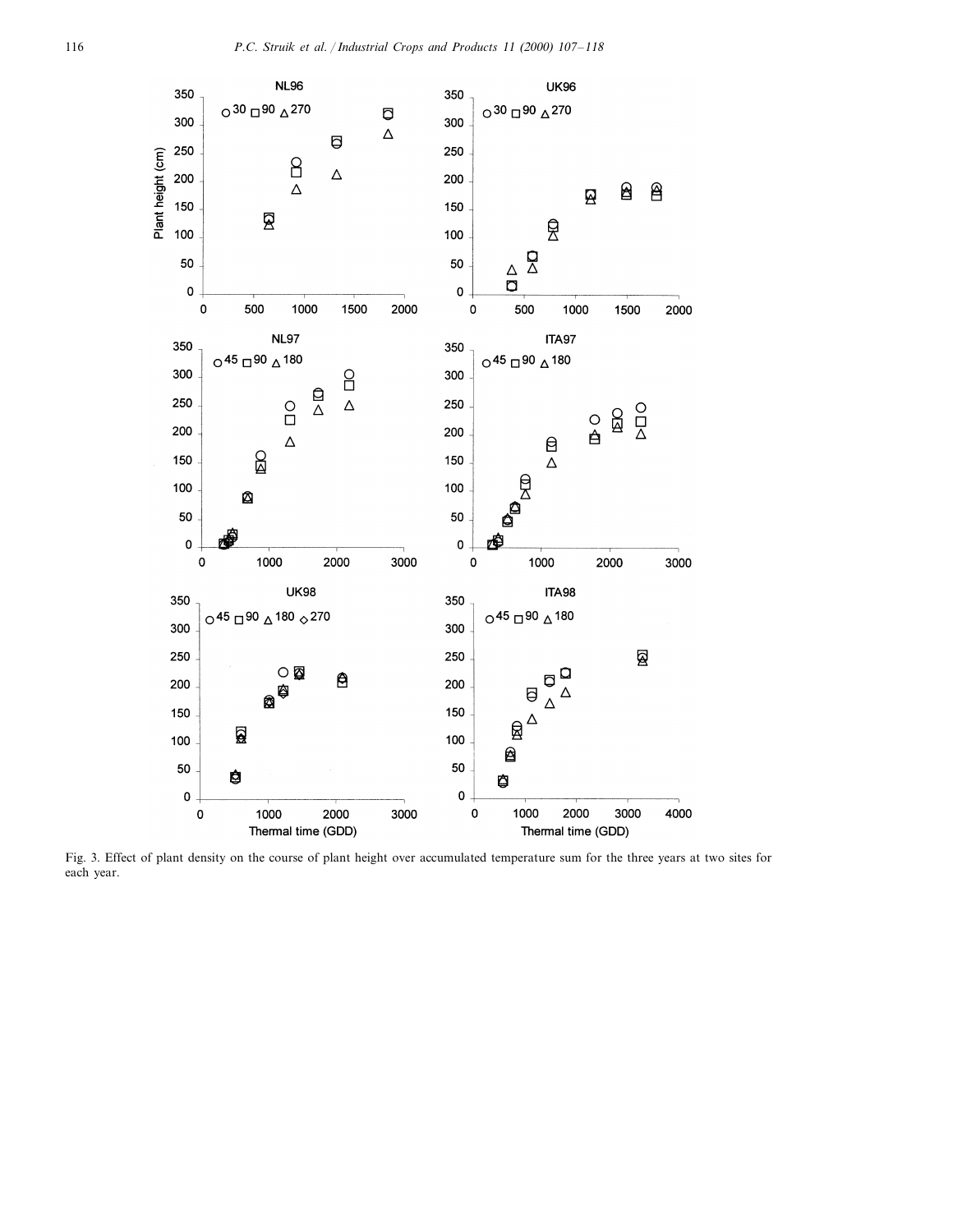

Fig. 4. Effect of plant density on (a) individual stem dry weight, (b) plant height, (c) stem diameter, (d) cortical surface area, (e) ratio surface to volume and (f) surface density. Data from Italy 1997.